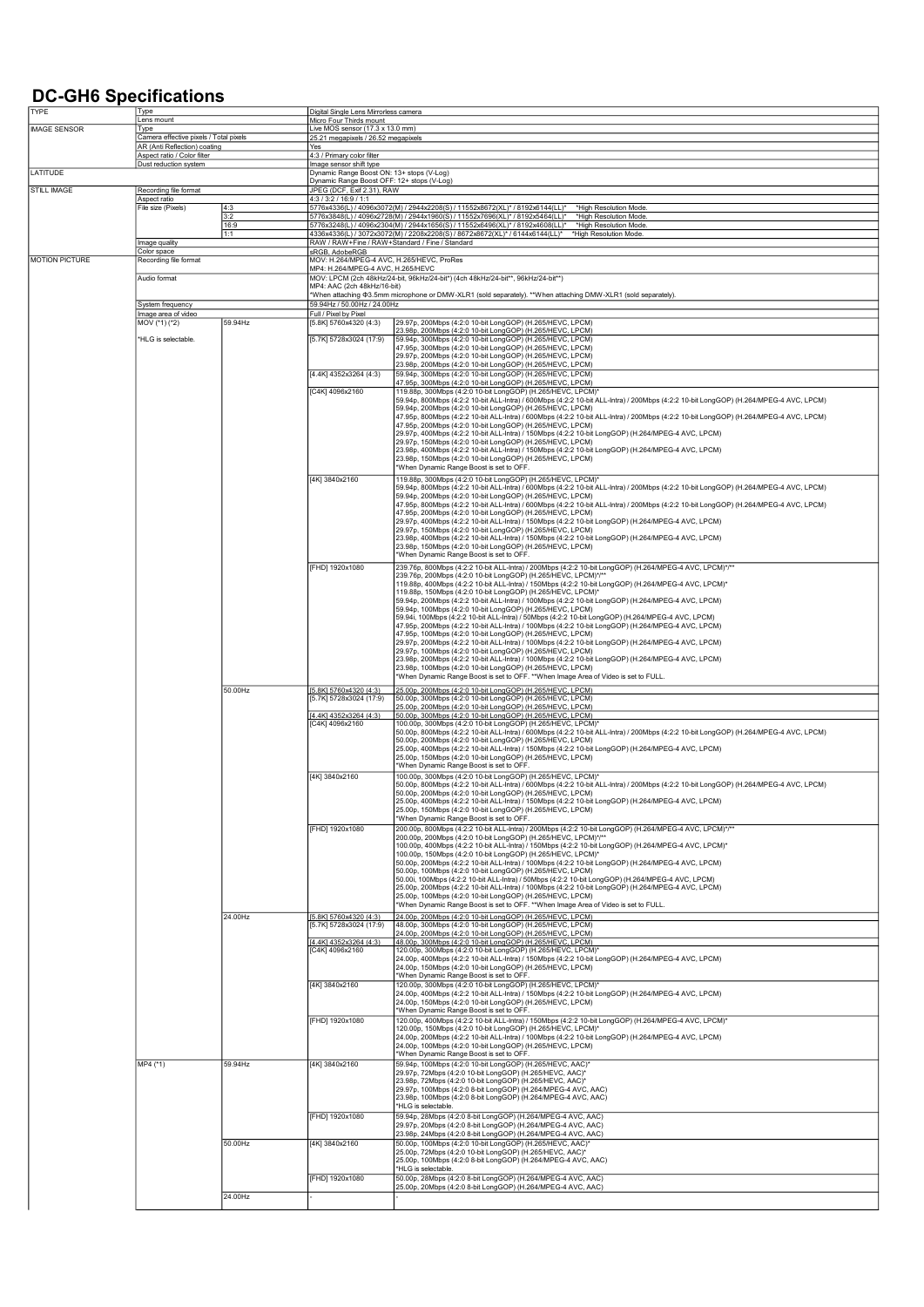|                            | ProRes (*1) (*2)                                                | 59.94Hz        | [5.7K] 5728x3024 (17:9)                                                                                                 | 29.97p, 1.9Gbps (ProRes 422 HQ) / 1.3Gbps (ProRes 422) (H.264/MPEG-4 AVC, LPCM)<br>23.98p, 1.5Gbps (ProRes 422 HQ) / 1.0Gbps (ProRes 422) (H.264/MPEG-4 AVC, LPCM)                                                                                                                         |  |
|----------------------------|-----------------------------------------------------------------|----------------|-------------------------------------------------------------------------------------------------------------------------|--------------------------------------------------------------------------------------------------------------------------------------------------------------------------------------------------------------------------------------------------------------------------------------------|--|
|                            |                                                                 | 50.00Hz        | [5.7K] 5728x3024 (17:9)                                                                                                 | 25.00p, 1.6Gbps (ProRes 422 HQ) / 1.1Gbps (ProRes 422) (H.264/MPEG-4 AVC, LPCM)                                                                                                                                                                                                            |  |
|                            |                                                                 | 24.00Hz        | [5.7K] 5728x3024 (17:9)                                                                                                 | 24.00p, 1.5Gbps (ProRes 422 HQ) / 1.0Gbps (ProRes 422) (H.264/MPEG-4 AVC, LPCM)                                                                                                                                                                                                            |  |
|                            |                                                                 | 59.94Hz        |                                                                                                                         |                                                                                                                                                                                                                                                                                            |  |
| VARIABLE FRAME RATE        | MOV (*1)<br>*HLG is selectable.                                 |                | [5.7K] 5728x3024 (17:9)                                                                                                 | 29.97p (Maximum output of sensor is 60fps), 200Mbps (4:2:0 10-bit LongGOP) (H.265/HEVC, LPCM)*<br>23.98p (Maximum output of sensor is 60fps), 200Mbps (4:2:0 10-bit LongGOP) (H.265/HEVC, LPCM)*<br>'When Image Area of Video is set to FULL                                               |  |
|                            |                                                                 |                | [C4K] 4096x2160                                                                                                         | 59.94p (Maximum output of sensor is 120fps), 200Mbps (4:2:0 10-bit LongGOP) (H.265/HEVC, LPCM)*                                                                                                                                                                                            |  |
|                            |                                                                 |                |                                                                                                                         | 29.97p (Maximum output of sensor is 60fps), 400Mbps (4:2:2 10-bit ALL-Intra) (H.264/MPEG-4 AVC, LPCM)<br>29.97p (Maximum output of sensor is 120fps), 150Mbps (4:2:0 10-bit LongGOP) (H.265/HEVC, LPCM)*                                                                                   |  |
|                            |                                                                 |                |                                                                                                                         | 23.98p (Maximum output of sensor is 60fps), 400Mbps (4:2:2 10-bit ALL-Intra) (H.264/MPEG-4 AVC, LPCM)<br>23.98p (Maximum output of sensor is 120fps), 150Mbps (4:2:0 10-bit LongGOP) (H.265/HEVC, LPCM)*                                                                                   |  |
|                            |                                                                 |                |                                                                                                                         | *Maximum output of sensor is 60fps when Dynamic Range Boost is set to ON.                                                                                                                                                                                                                  |  |
|                            |                                                                 |                | [4K] 3840x2160                                                                                                          | 59.94p (Maximum output of sensor is 120fps), 200Mbps (4:2:0 10-bit LongGOP) (H.265/HEVC, LPCM)*<br>29.97p (Maximum output of sensor is 60fps), 400Mbps (4:2:2 10-bit ALL-Intra) (H.264/MPEG-4 AVC, LPCM)                                                                                   |  |
|                            |                                                                 |                |                                                                                                                         | 29.97p (Maximum output of sensor is 120fps), 150Mbps (4:2:0 10-bit LongGOP) (H.265/HEVC, LPCM)*                                                                                                                                                                                            |  |
|                            |                                                                 |                |                                                                                                                         | 23.98p (Maximum output of sensor is 60fps), 400Mbps (4:2:2 10-bit ALL-Intra) (H.264/MPEG-4 AVC, LPCM)<br>23.98p (Maximum output of sensor is 120fps), 150Mbps (4:2:0 10-bit LongGOP) (H.265/HEVC, LPCM)*                                                                                   |  |
|                            |                                                                 |                | [FHD] 1920x1080                                                                                                         | *Maximum output of sensor is 60fps when Dynamic Range Boost is set to ON.                                                                                                                                                                                                                  |  |
|                            |                                                                 |                |                                                                                                                         | 59.94p (Maximum output of sensor is 240fps), 200Mbps (4:2:2 10-bit ALL-Intra) (H.264/MPEG-4 AVC, LPCM)*<br>59.94p (Maximum output of sensor is 300fps), 100Mbps (4:2:0 10-bit LongGOP) (H.265/HEVC, LPCM)*                                                                                 |  |
|                            |                                                                 |                |                                                                                                                         | 29.97p (Maximum output of sensor is 240fps), 200Mbps (4:2:2 10-bit ALL-Intra) (H.264/MPEG-4 AVC, LPCM)*<br>29.97p (Maximum output of sensor is 300fps), 100Mbps (4:2:0 10-bit LongGOP) (H.265/HEVC, LPCM)*                                                                                 |  |
|                            |                                                                 |                |                                                                                                                         | 23.98p (Maximum output of sensor is 240fps), 200Mbps (4:2:2 10-bit ALL-Intra) (H.264/MPEG-4 AVC, LPCM)*<br>23.98p (Maximum output of sensor is 300fps), 100Mbps (4:2:0 10-bit LongGOP) (H.265/HEVC, LPCM)*                                                                                 |  |
|                            |                                                                 |                |                                                                                                                         | *Maximum output of sensor is 60fps when Dynamic Range Boost is set to ON.                                                                                                                                                                                                                  |  |
|                            |                                                                 |                |                                                                                                                         | *Maximum output of sensor is 120fps when Image Area of Video is set to PIXEL/PIXEL.                                                                                                                                                                                                        |  |
|                            |                                                                 | 50.00Hz        | [5.7K] 5728x3024 (17:9)                                                                                                 | 25.00p (Maximum output of sensor is 60fps), 200Mbps (4:2:0 10-bit LongGOP) (H.265/HEVC, LPCM)*<br>'When Image Area of Video is set to FULL                                                                                                                                                 |  |
|                            |                                                                 |                | [C4K] 4096x2160                                                                                                         | 50.00p (Maximum output of sensor is 120fps), 200Mbps (4:2:0 10-bit LongGOP) (H.265/HEVC, LPCM)*                                                                                                                                                                                            |  |
|                            |                                                                 |                |                                                                                                                         | 25.00p (Maximum output of sensor is 60fps), 400Mbps (4:2:2 10-bit ALL-Intra) (H.264/MPEG-4 AVC, LPCM)<br>25.00p (Maximum output of sensor is 120fps), 150Mbps (4:2:0 10-bit LongGOP) (H.265/HEVC, LPCM)*                                                                                   |  |
|                            |                                                                 |                |                                                                                                                         | *Maximum output of sensor is 60fps when Dynamic Range Boost is set to ON.<br>50.00p (Maximum output of sensor is 120fps), 200Mbps (4:2:0 10-bit LongGOP) (H.265/HEVC, LPCM)*                                                                                                               |  |
|                            |                                                                 |                | [4K] 3840x2160                                                                                                          | 25.00p (Maximum output of sensor is 60fps), 400Mbps (4:2:2 10-bit ALL-Intra) (H.264/MPEG-4 AVC, LPCM)                                                                                                                                                                                      |  |
|                            |                                                                 |                |                                                                                                                         | 25.00p (Maximum output of sensor is 120fps), 150Mbps (4:2:0 10-bit LongGOP) (H.265/HEVC, LPCM)*<br>*Maximum output of sensor is 60fps when Dynamic Range Boost is set to ON.                                                                                                               |  |
|                            |                                                                 |                | [FHD] 1920x1080                                                                                                         | 50.00p (Maximum output of sensor is 240fps), 200Mbps (4:2:2 10-bit ALL-Intra) (H.264/MPEG-4 AVC, LPCM)*<br>50.00p (Maximum output of sensor is 300fps), 100Mbps (4:2:0 10-bit LongGOP) (H.265/HEVC, LPCM)*                                                                                 |  |
|                            |                                                                 |                |                                                                                                                         | 25.00p (Maximum output of sensor is 240fps), 200Mbps (4:2:2 10-bit ALL-Intra) (H.264/MPEG-4 AVC, LPCM)*                                                                                                                                                                                    |  |
|                            |                                                                 |                |                                                                                                                         | 25.00p (Maximum output of sensor is 300fps), 100Mbps (4:2:0 10-bit LongGOP) (H.265/HEVC, LPCM)*<br>*Maximum output of sensor is 60fps when Dynamic Range Boost is set to ON.                                                                                                               |  |
|                            |                                                                 |                |                                                                                                                         | *Maximum output of sensor is 120fps when Image Area of Video is set to PIXEL/PIXEL<br>24.00p (Maximum output of sensor is 60fps), 200Mbps (4:2:0 10-bit LongGOP) (H.265/HEVC, LPCM)*                                                                                                       |  |
|                            |                                                                 | 24.00Hz        | [5.7K] 5728x3024 (17:9)                                                                                                 | When Image Area of Video is set to FULL                                                                                                                                                                                                                                                    |  |
|                            |                                                                 |                | [C4K] 4096x2160                                                                                                         | 24.00p (Maximum output of sensor is 60fps), 400Mbps (4:2:2 10-bit ALL-Intra) (H.264/MPEG-4 AVC, LPCM)<br>24.00p (Maximum output of sensor is 120fps), 150Mbps (4:2:0 10-bit LongGOP) (H.265/HEVC, LPCM)*                                                                                   |  |
|                            |                                                                 |                | [4K] 3840x2160                                                                                                          | *Maximum output of sensor is 60fps when Dynamic Range Boost is set to ON.<br>24.00p (Maximum output of sensor is 60fps), 400Mbps (4:2:2 10-bit ALL-Intra) (H.264/MPEG-4 AVC, LPCM)                                                                                                         |  |
|                            |                                                                 |                |                                                                                                                         | 24.00p (Maximum output of sensor is 120fps), 150Mbps (4:2:0 10-bit LongGOP) (H.265/HEVC, LPCM)*                                                                                                                                                                                            |  |
|                            |                                                                 |                | [FHD] 1920x1080                                                                                                         | *Maximum output of sensor is 60fps when Dynamic Range Boost is set to ON.<br>24.00p (Maximum output of sensor is 240fps), 200Mbps (4:2:2 10-bit ALL-Intra) (H.264/MPEG-4 AVC, LPCM)*                                                                                                       |  |
|                            |                                                                 |                |                                                                                                                         | 24.00p (Maximum output of sensor is 300fps), 100Mbps (4:2:0 10-bit LongGOP) (H.265/HEVC, LPCM)*<br>*Maximum output of sensor is 60fps when Dynamic Range Boost is set to ON.                                                                                                               |  |
| <b>VIEWFINDER</b>          |                                                                 |                |                                                                                                                         | *Maximum output of sensor is 120fps when Image Area of Video is set to PIXEL/PIXEL.                                                                                                                                                                                                        |  |
|                            | Type<br>Pixels                                                  |                | OLED Live View Finder<br>Approx. 3.68 million dots                                                                      |                                                                                                                                                                                                                                                                                            |  |
|                            | Field of view / Magnification<br>Eye point / Diopter adjustment |                |                                                                                                                         | <u>Approx. 100% / Approx. 1.52x / 0.76x (35mm camera equivalent) with 50 mm lens at infinity: -1.0 m<sup>-1</sup>, when the aspect ratio is set to 4:3</u>                                                                                                                                 |  |
|                            | Eye sensor                                                      |                | Approx. 21 mm at infinity: -1.0 m <sup>-1</sup> / -4.0 - +3.0 (dpt)<br>Yes<br>TFT LCD monitor with static touch control |                                                                                                                                                                                                                                                                                            |  |
|                            | Type<br>Monitor size                                            |                |                                                                                                                         |                                                                                                                                                                                                                                                                                            |  |
| <b>REAR MONITOR</b>        |                                                                 |                | Tilt free-angle, 3.0-inch (7.6cm), 3:2 aspect                                                                           |                                                                                                                                                                                                                                                                                            |  |
|                            | Pixels<br>Field of view                                         |                | Approx. 1.84 million dots                                                                                               |                                                                                                                                                                                                                                                                                            |  |
| FOCUS (*3)                 | Type                                                            |                | Approx. 100%<br>Contrast AF system                                                                                      |                                                                                                                                                                                                                                                                                            |  |
|                            | DFD technology<br>Focus mode                                    |                | Yes<br>AFS (Single) / AFC (Continuous) / MF                                                                             |                                                                                                                                                                                                                                                                                            |  |
|                            | AF mode                                                         |                |                                                                                                                         | Tracking / Full Area AF / Zone (Horizontal/Vertical) / Zone / 1-Area+ / 1-Area / Pinpoint                                                                                                                                                                                                  |  |
|                            | AF detective range                                              |                | EV-4 - 18 (F2.0, ISO100 equivalent, AFS)                                                                                | 'Automatic Detection can be turned ON to switch between Human/ Face/Eye/ Animal+Human. Except when Pinpoint is set.                                                                                                                                                                        |  |
|                            | AF custom setting<br>AF assist light                            |                | Yes                                                                                                                     | AF Sensitivity, AF Area Switching Sensitivity, Moving Object Prediction                                                                                                                                                                                                                    |  |
|                            | AF lock<br>Focus ring control                                   |                | Set the Fn button in custom menu to AF lock                                                                             | Nonlinear / Linear* (90°/ 120°/ 150°/ 180°/ 210°/ 240°/ 270°/ 300°/ 330°/ 360°/ 720°/ 1080°/ Maximum) *When a compatible lens is attached.                                                                                                                                                 |  |
|                            | Others                                                          |                |                                                                                                                         | AF-ON, AF-ON: Near Shift, AF-ON: Far Shift, Focus Limiter, Focus Peaking, 1-Area AF Moving Speed, Continuous AF (during motion picture recording), Focus/Shutter Priority, Focus                                                                                                           |  |
|                            |                                                                 |                |                                                                                                                         | Switching for Vert/Hor, AF/AE Lock Hold, AF+MF, MF Assist, MF Guide, Focus Ring Lock, Show/Hide AF Mode, Shutter AF, Half Press Shutter, Quick AF, Eye Sensor AF, Loop Focus<br>Frame, Enlarged Live Display (Video), Touch Shutter, Touch AF/AE Function, Touch Pad AF, Lens Focus Resume |  |
| <b>EXPOSURE CONTROL</b>    | Light metering system<br>Light metering mode                    |                | 1,728-zone multi-pattern sensing system<br>Multiple / Center Weighted / Spot / Highlight Weighted                       |                                                                                                                                                                                                                                                                                            |  |
|                            | Metering range<br>Mode dial                                     |                | EV0-18 (F2.0 lens, ISO100 equivalent)                                                                                   |                                                                                                                                                                                                                                                                                            |  |
|                            |                                                                 |                |                                                                                                                         | Program AE (P) / Aperture Priority AE (A) / Shutter Priority AE (S) / Manual Exposure (M) / Creative Video (P/A/S/M)* / Custom 1, 2, 3, 4 / Intelligent Auto<br>*The same exposure operations as P/A/S/M mode is available.                                                                |  |
|                            | Exposure compensation<br>Dynamic Range Boost                    |                | 1/3 EV step ±5EV (±3EV for motion picture)<br>ON / OFF                                                                  |                                                                                                                                                                                                                                                                                            |  |
|                            | ISO sensitivity (Standard<br>output sensitivity)                | Still image    | [Normal]<br>Auto / 50 (Extended ISO) / 100-25600                                                                        |                                                                                                                                                                                                                                                                                            |  |
|                            |                                                                 |                |                                                                                                                         |                                                                                                                                                                                                                                                                                            |  |
|                            |                                                                 |                | [V-Log]<br>Auto / 125 (Extended ISO) / 250-12800                                                                        |                                                                                                                                                                                                                                                                                            |  |
|                            |                                                                 |                | *Switchable between 1/3 or 1 EV step.                                                                                   |                                                                                                                                                                                                                                                                                            |  |
|                            |                                                                 | Motion picture | [Normal]                                                                                                                | Dynamic Range Boost OFF (Base ISO 100): Auto / 50 (Extended ISO) / 100-12800                                                                                                                                                                                                               |  |
|                            |                                                                 |                |                                                                                                                         | Dynamic Range Boost ON (Creative Video Mode) (Base ISO 800): Auto / 800-12800                                                                                                                                                                                                              |  |
|                            |                                                                 |                | [V-Log]                                                                                                                 | .<br>Dynamic Range Boost OFF (Base ISO 250): Auto / 125 (Extended ISO) / 250-12800<br>Dynamic Range Boost ON (Creative Video Mode) (Base ISO 2000): Auto / 2000-12800                                                                                                                      |  |
|                            |                                                                 |                |                                                                                                                         |                                                                                                                                                                                                                                                                                            |  |
|                            |                                                                 |                | [Hybrid Log Gamma]                                                                                                      | Dynamic Range Boost OFF (Base ISO 250): Auto / 250-12800                                                                                                                                                                                                                                   |  |
|                            |                                                                 |                |                                                                                                                         | Dynamic Range Boost ON (Creative Video Mode) (Base ISO 2000): Auto / 2000-12800                                                                                                                                                                                                            |  |
|                            |                                                                 |                | *Switchable between 1/3 or 1 EV step.                                                                                   |                                                                                                                                                                                                                                                                                            |  |
| IMAGE STABILIZATION SYSTEM | AE lock                                                         |                | Set the Fn button in custom menu to AE lock<br>B.I.S. (5-axis / 7.5-stop*)                                              |                                                                                                                                                                                                                                                                                            |  |
|                            |                                                                 |                |                                                                                                                         | *Based on the CIPA standard [Yaw/Pitch direction: focusing distance f=60mm (35mm camera equivalent f=120mm) when H-ES12060 is used.                                                                                                                                                        |  |
|                            |                                                                 |                | Dual I.S. 2 (7.5-stop**)                                                                                                | *Based on the CIPA standard [Yaw/Pitch direction: focusing distance f=140mm (35mm camera equivalent f=280mm) when H-FS14140 is used.                                                                                                                                                       |  |
| WHITE BALANCE              | White balance                                                   |                |                                                                                                                         | AWB / AWBc / AWBw / Daylight / Cloudy / Shade / Incandescent / Flash / White Set 1, 2, 3, 4 / Color temperature setting 1, 2, 3, 4                                                                                                                                                         |  |
|                            | White balance adjustment<br>Color temperature setting           |                | Blue/Amber bias, Magenta/Green bias<br>2500-10000K in 100K                                                              |                                                                                                                                                                                                                                                                                            |  |
| <b>SHUTTER</b>             | <b>Type</b><br>Shutter speed                                    |                | Focal-plane shutter<br>Still image: Bulb (Max. 30 minutes), 1/8,000 - 60                                                |                                                                                                                                                                                                                                                                                            |  |
|                            |                                                                 |                | Electronic shutter: Bulb (Max. 60 sec), 1/32,000 - 60                                                                   | Electronic front curtain shutter: Bulb (Max. 30 minutes), 1/2,000 - 60                                                                                                                                                                                                                     |  |
|                            |                                                                 |                | Motion picture: 1/25,000 - 1/25<br>Creative Video M mode / MF mode: 1/25,000 - 1/8                                      |                                                                                                                                                                                                                                                                                            |  |
|                            | Self timer                                                      |                | 10sec, 3 images / 2sec / 10sec / Custom Time                                                                            |                                                                                                                                                                                                                                                                                            |  |
|                            | Remote control<br>Silent mode / Shutter type                    |                | Remote control by DMW-RS2 (sold separately)                                                                             | Yes / Yes (Auto / Mechanical / Electronic front curtain / Electronic / Electronic+NR)                                                                                                                                                                                                      |  |
| <b>BRACKET</b>             | AE bracket<br>Aperture bracket<br>Focus bracket                 |                | 3, 5 or all positions<br>1 to 999 images, focus steps can be set in 10 levels                                           | 3, 5, 7 images in 1/3, 2/3 or 1 EV step, max. ±3 EV, single/burst                                                                                                                                                                                                                          |  |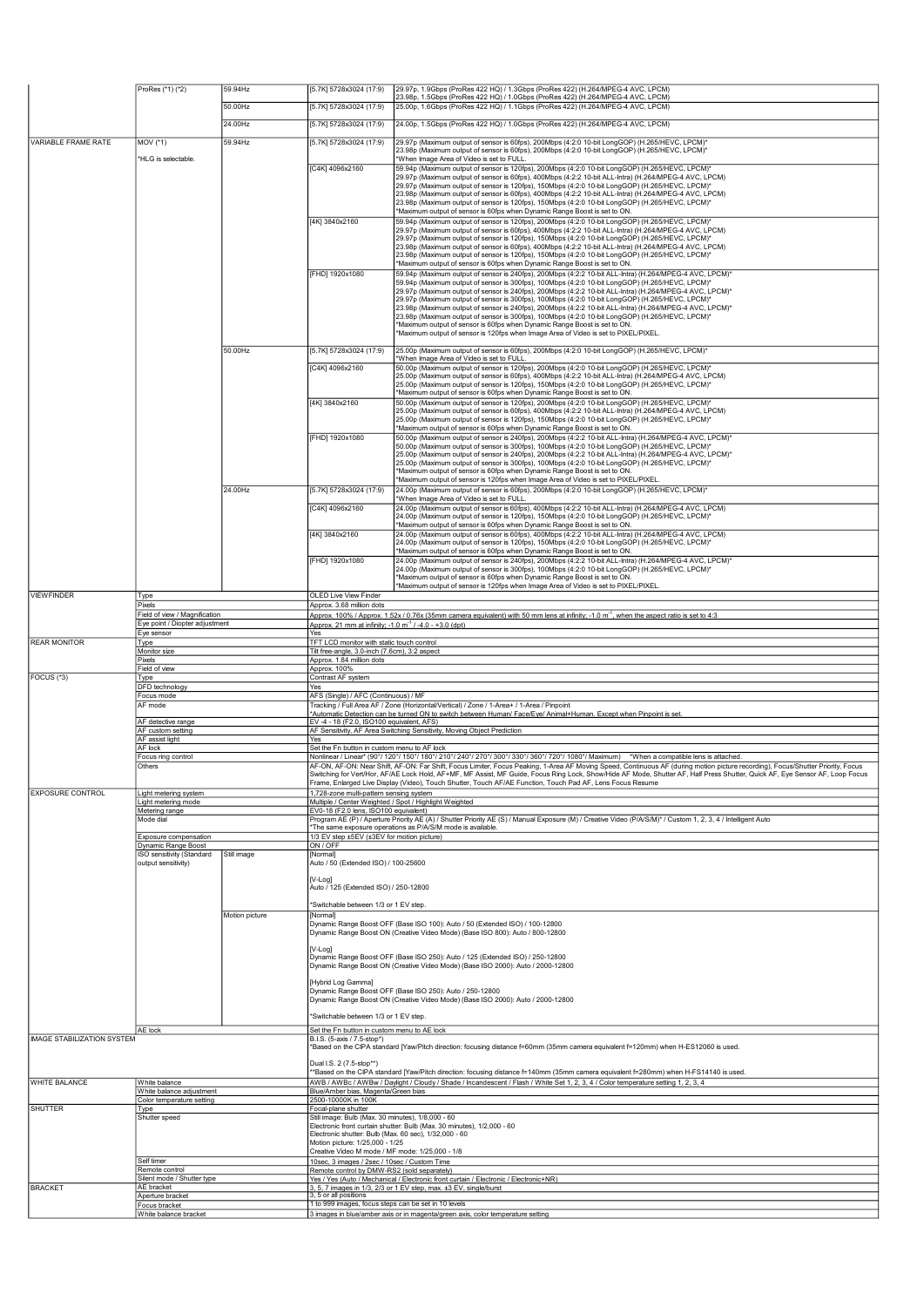| <b>BURST SHOOTING</b>                           | <b>Burst speed</b>                                 | Mechanical shutter /<br>Electronic front curtain<br>shutter | H: 14 frames/sec (AFS/MF), 8 frames/sec (AFC) (with Live View)<br>M: 6 frames/sec (AFS/MF) (with Live View), 5 frames/sec (AFC) (with Live View)<br>L: 2 frames/sec (AFS/MF/AFC) (with Live View)                                                                                                                                                                                                                                                                                                                                                                                                                                                                                                                                                                                                                                                                                                                                                                                                                                                                                                                                                                                                                                                                                                                                                                                                                                                                                                                                                                                                                                                                                                                                                                                                                                                                                                                                                                                                                                                                                                                 |
|-------------------------------------------------|----------------------------------------------------|-------------------------------------------------------------|-------------------------------------------------------------------------------------------------------------------------------------------------------------------------------------------------------------------------------------------------------------------------------------------------------------------------------------------------------------------------------------------------------------------------------------------------------------------------------------------------------------------------------------------------------------------------------------------------------------------------------------------------------------------------------------------------------------------------------------------------------------------------------------------------------------------------------------------------------------------------------------------------------------------------------------------------------------------------------------------------------------------------------------------------------------------------------------------------------------------------------------------------------------------------------------------------------------------------------------------------------------------------------------------------------------------------------------------------------------------------------------------------------------------------------------------------------------------------------------------------------------------------------------------------------------------------------------------------------------------------------------------------------------------------------------------------------------------------------------------------------------------------------------------------------------------------------------------------------------------------------------------------------------------------------------------------------------------------------------------------------------------------------------------------------------------------------------------------------------------|
|                                                 |                                                    | Electronic shutter                                          | SH75: 75 frames/sec (AFS/MF)<br>SH60: 60 frames/sec (AFS/MF)<br>SH20: 20 frames/sec (AFS/MF)<br>H: 14 frames/sec (AFS/MF), 7 frames/sec (AFC) (with Live View)<br>M: 6 frames/sec (AFS/MF) (with Live View), 5 frames/sec (AFC) (with Live View)<br>L: 2 frames/sec (AFS/MF/AFC) (with Live View)                                                                                                                                                                                                                                                                                                                                                                                                                                                                                                                                                                                                                                                                                                                                                                                                                                                                                                                                                                                                                                                                                                                                                                                                                                                                                                                                                                                                                                                                                                                                                                                                                                                                                                                                                                                                                 |
|                                                 | Number of recordable images                        |                                                             | H/M/L*<br>RAW+JPEG: More than 40 images<br>RAW: More than 65 images**, More than 50 images***<br>JPEG: More than 95 images**, More than 90 images***<br>*Until the burst shooting speed slows. When recording is performed under the test conditions specified by Panasonic.<br>*When using a card with CFexpress Type B<br>**When using a card with SD Speed Class with "UHS-II UHS Speed Class 3 (U3)".                                                                                                                                                                                                                                                                                                                                                                                                                                                                                                                                                                                                                                                                                                                                                                                                                                                                                                                                                                                                                                                                                                                                                                                                                                                                                                                                                                                                                                                                                                                                                                                                                                                                                                         |
|                                                 |                                                    |                                                             | <b>SH</b><br>RAW / RAW+JPEG / JPEG: 200 images                                                                                                                                                                                                                                                                                                                                                                                                                                                                                                                                                                                                                                                                                                                                                                                                                                                                                                                                                                                                                                                                                                                                                                                                                                                                                                                                                                                                                                                                                                                                                                                                                                                                                                                                                                                                                                                                                                                                                                                                                                                                    |
| <b>TIME LAPSE SHOT</b><br>STOP MOTION ANIMATION |                                                    |                                                             | Yes<br>Yes                                                                                                                                                                                                                                                                                                                                                                                                                                                                                                                                                                                                                                                                                                                                                                                                                                                                                                                                                                                                                                                                                                                                                                                                                                                                                                                                                                                                                                                                                                                                                                                                                                                                                                                                                                                                                                                                                                                                                                                                                                                                                                        |
| <b>FLASH</b>                                    | Flash type<br>Flash mode                           |                                                             | TTL External Flash (sold separately)<br>Auto* / Auto/Red-eye Reduction* / Forced On / Forced On/Red-eye Reduction / Slow Sync. / Slow Sync./Red-eye Reduction / Forced Off<br>*For iA only                                                                                                                                                                                                                                                                                                                                                                                                                                                                                                                                                                                                                                                                                                                                                                                                                                                                                                                                                                                                                                                                                                                                                                                                                                                                                                                                                                                                                                                                                                                                                                                                                                                                                                                                                                                                                                                                                                                        |
|                                                 | Flash synchronization<br>Flash output adjustment   |                                                             | 1st Curtain Sync, 2nd Curtain Sync.<br>1/3EV step ±3EV                                                                                                                                                                                                                                                                                                                                                                                                                                                                                                                                                                                                                                                                                                                                                                                                                                                                                                                                                                                                                                                                                                                                                                                                                                                                                                                                                                                                                                                                                                                                                                                                                                                                                                                                                                                                                                                                                                                                                                                                                                                            |
|                                                 | Synchronization speed<br>Wireless control          |                                                             | Less than 1/250 second<br>Yes (When using DMW-FL200L / FL360L / FL580L (sold separately)), Wireless Channel: 1ch/2ch/3ch/4ch                                                                                                                                                                                                                                                                                                                                                                                                                                                                                                                                                                                                                                                                                                                                                                                                                                                                                                                                                                                                                                                                                                                                                                                                                                                                                                                                                                                                                                                                                                                                                                                                                                                                                                                                                                                                                                                                                                                                                                                      |
| EXTRA TELE CONVERSION<br>PHOTO STYLE            | Flash sync socket<br>Photo Style                   |                                                             | Yes<br>2.0x (EX S), 1.4x (EX M) *Only for still image recording.<br>Standard / Vivid / Natural / L. Classic Neo / Flat / Landscape / Portrait / Monochrome / L. Monochrome / L. Monochrome D / L. Monochrome S / Cinelike D2 / Cinelike V2 / Like709 / V-Log                                                                                                                                                                                                                                                                                                                                                                                                                                                                                                                                                                                                                                                                                                                                                                                                                                                                                                                                                                                                                                                                                                                                                                                                                                                                                                                                                                                                                                                                                                                                                                                                                                                                                                                                                                                                                                                      |
|                                                 | Picture adjustment                                 |                                                             | Hybrid Log Gamma / My Photo Style 1-10<br>Contrast / Highlight / Shadow / Saturation / Color Tone / Hue / Filter Effect / Grain Effect / Color Noise / Sharpness / Noise Reduction / ISO / WB<br>*Adjustable settings vary depending on the Photo Style mode.                                                                                                                                                                                                                                                                                                                                                                                                                                                                                                                                                                                                                                                                                                                                                                                                                                                                                                                                                                                                                                                                                                                                                                                                                                                                                                                                                                                                                                                                                                                                                                                                                                                                                                                                                                                                                                                     |
| <b>FILTER</b><br>MOTION PICTURE FUNCTION        | Master pedestal level<br>Luminance level           |                                                             | Expressive / Retro / Old Days / High Key / Low Key / Sepia / Cross Process / Bleach Bypass<br>31 steps<br>8-bit: 0-255 / 16-235 / 16-255<br>10-bit: 0-1023 / 64-940 / 64-1023                                                                                                                                                                                                                                                                                                                                                                                                                                                                                                                                                                                                                                                                                                                                                                                                                                                                                                                                                                                                                                                                                                                                                                                                                                                                                                                                                                                                                                                                                                                                                                                                                                                                                                                                                                                                                                                                                                                                     |
|                                                 | Wave form monitor / Vectorscope<br>LUT view assist |                                                             | Selectable<br>Supported file types: .vlt, .cube                                                                                                                                                                                                                                                                                                                                                                                                                                                                                                                                                                                                                                                                                                                                                                                                                                                                                                                                                                                                                                                                                                                                                                                                                                                                                                                                                                                                                                                                                                                                                                                                                                                                                                                                                                                                                                                                                                                                                                                                                                                                   |
|                                                 | HLG view assist                                    |                                                             | Monitor / HDMI<br>Monitor (MODE1 / MODE2 / OFF) / HDMI (AUTO / MODE1 / MODE2 / OFF)                                                                                                                                                                                                                                                                                                                                                                                                                                                                                                                                                                                                                                                                                                                                                                                                                                                                                                                                                                                                                                                                                                                                                                                                                                                                                                                                                                                                                                                                                                                                                                                                                                                                                                                                                                                                                                                                                                                                                                                                                               |
|                                                 | Anamorphic desqueeze display<br>Synchro scan       |                                                             | 2.0x / 1.8x / 1.5x / 1.33x / 1.30x / OFF<br>Yes                                                                                                                                                                                                                                                                                                                                                                                                                                                                                                                                                                                                                                                                                                                                                                                                                                                                                                                                                                                                                                                                                                                                                                                                                                                                                                                                                                                                                                                                                                                                                                                                                                                                                                                                                                                                                                                                                                                                                                                                                                                                   |
|                                                 | SS/Gain operation<br>Color bars / 1kHz test tone   |                                                             | Shutter Duration/ISO / Angle/ISO / Shutter Duration/dB<br>Yes (SMPTE / EBU / ARIB) / Yes                                                                                                                                                                                                                                                                                                                                                                                                                                                                                                                                                                                                                                                                                                                                                                                                                                                                                                                                                                                                                                                                                                                                                                                                                                                                                                                                                                                                                                                                                                                                                                                                                                                                                                                                                                                                                                                                                                                                                                                                                          |
|                                                 | Knee control<br>Red REC frame indicator            |                                                             | Yes (in Like709 mode)<br>ON / OFF                                                                                                                                                                                                                                                                                                                                                                                                                                                                                                                                                                                                                                                                                                                                                                                                                                                                                                                                                                                                                                                                                                                                                                                                                                                                                                                                                                                                                                                                                                                                                                                                                                                                                                                                                                                                                                                                                                                                                                                                                                                                                 |
| VERTICAL POSITION INFORMATION<br>LEVEL GAUGE    |                                                    |                                                             | Still image / Motion picture (ON/OFF)<br>Yes                                                                                                                                                                                                                                                                                                                                                                                                                                                                                                                                                                                                                                                                                                                                                                                                                                                                                                                                                                                                                                                                                                                                                                                                                                                                                                                                                                                                                                                                                                                                                                                                                                                                                                                                                                                                                                                                                                                                                                                                                                                                      |
| <b>FUNCTION BUTTON</b>                          | <b>REC</b>                                         |                                                             | Exposure Comp. / Dynamic Range Boost / Sensitivity / White Balance / Photo Style / Metering Mode / Aspect Ratio / Picture Quality / Picture Size / 1 Shot Spot Metering / Long Exposure<br>NR / Min. Shutter Speed / 1 Shot RAW+JPG / Filter Effect / One Push AE / Touch AE / Exposure Mode / Synchro Scan / AF Mode / AF Detection Setting / Detecting Subject / AF Custom<br>Setting(Photo) / AF Custom Setting(Video) / Focus Limiter / Focus Limiter Range Set / Focus Peaking / Focus Peaking Sensitivity / 1-Area AF Moving Speed / Focus Ring Lock / AE LOCK<br>AF LOCK / AF/AE LOCK / AF-ON / AF-ON: Near Shift / AF-ON: Far Shift / Focus Area Set / Enlarged Live Display (Video) / Flash Mode / Flash Adjust. / Wireless Flash Setup / Drive<br>Mode Setting / Bracketing / Silent Mode / Image Stabilizer / Shutter Type / Ex. Tele Conv. / Rec. File Format / Rec Quality / Rec Quality (My List) / Variable Frame Rate / Time Code Display /<br>Audio Information / Sound Rec Level Disp. / Mute Sound Input / Sound Rec Level Adj. / Sound Rec Quality / Sound Rec Level Limiter / 4ch Mic Input / XLR Mic Adaptor Setting / Sound<br>Monitoring Channel / Image Stabilizer / E-Stabilization (Video) / Boost I.S. (Video) / Image Area of Video / Focus Transition / Q.MENU / Rec/Playback Switch / Video Record / Video Record<br>(Creative Video) / LVF/Monitor Switch / Dial Operation Switch / Preview / Preview Aperture Effect / Constant Preview / Level Gauge / Histogram / Luminance Spot Meter / Frame Marker /<br>Photo Grid Line / Live View Boost / Monochrome Live View / Night Mode / LVF/Monitor Disp. Set / Video-Priority Display / Zebra Pattern / LUT View Assist (Monitor) / LUT View Assist<br>(HDMI) / LUT Select / HLG View Assist(Monitor) / HLG View Assist (HDMI) / Sheer Overlay / I.S. Status Scope / WFM/Vector Scope / Anamorphic Desqueeze Display / Color Bars / Focus<br>Ring Control/ Zoom Control / Step Zoom / Zoom Speed / Lens Information / Destination Card Slot / Wi-Fi / Fan Mode / Save to Custom Mode / No Setting / Off (Disable Press and Hold) / |
|                                                 | <b>PLAY</b>                                        |                                                             | Restore to Default<br>Magnify from AF Point / LUT View Assist (Monitor) / HLG View Assist (Monitor) / Anamorphic Desqueeze Display / RAW Processing / Delete Single / Protect / Rating 1, 2, 3, 4, 5 / Copy /<br>Rec/Playback Switch / LVF/Monitor Switch / Video Record / Video Record (Creative Video) / Night Mode / Card Slot Change / Sound Monitoring Channel(Play) / Wi-Fi / Fan Mode / Send<br>mage (Smartphone) / LUT View Assist (HDMI) / HLG View Assist (HDMI) / No Setting / Off (Disable Press and Hold) / Restore to Default                                                                                                                                                                                                                                                                                                                                                                                                                                                                                                                                                                                                                                                                                                                                                                                                                                                                                                                                                                                                                                                                                                                                                                                                                                                                                                                                                                                                                                                                                                                                                                       |
| OSD LANGUAGE                                    |                                                    |                                                             | Please refer to "OSD" Sheet                                                                                                                                                                                                                                                                                                                                                                                                                                                                                                                                                                                                                                                                                                                                                                                                                                                                                                                                                                                                                                                                                                                                                                                                                                                                                                                                                                                                                                                                                                                                                                                                                                                                                                                                                                                                                                                                                                                                                                                                                                                                                       |
| PRINT<br><b>INTERFACE</b>                       | USB                                                |                                                             | PictBridge compatible<br>USB Type-C (SuperSpeed USB 10Gbps (USB 3.2 Gen2))                                                                                                                                                                                                                                                                                                                                                                                                                                                                                                                                                                                                                                                                                                                                                                                                                                                                                                                                                                                                                                                                                                                                                                                                                                                                                                                                                                                                                                                                                                                                                                                                                                                                                                                                                                                                                                                                                                                                                                                                                                        |
|                                                 | $HDMI$ (*4)                                        | HDMI                                                        | <b>HDMI TypeA</b><br>Audio: ON / OFF, MP4: 2ch, MOV: 2ch (When [4ch Mic Input] is set to OFF.), 4ch (When [4ch Mic Input] is set to ON.)                                                                                                                                                                                                                                                                                                                                                                                                                                                                                                                                                                                                                                                                                                                                                                                                                                                                                                                                                                                                                                                                                                                                                                                                                                                                                                                                                                                                                                                                                                                                                                                                                                                                                                                                                                                                                                                                                                                                                                          |
|                                                 |                                                    | Monitor-through                                             | 4:2:2 10bit (When [Rec Quality] is set to [4:2:2 10bit] or [4:2:0 10bit].)<br>4:2:2 8bit (When [Rec Quality] is set to [4:2:0 8bit].)                                                                                                                                                                                                                                                                                                                                                                                                                                                                                                                                                                                                                                                                                                                                                                                                                                                                                                                                                                                                                                                                                                                                                                                                                                                                                                                                                                                                                                                                                                                                                                                                                                                                                                                                                                                                                                                                                                                                                                             |
|                                                 |                                                    | Playback                                                    | Down Convert: Auto / C4K/4K / 1080p / 1080i / OFF<br>59.94Hz: 8K/30p* / C4K/120p** / C4K/60p / C4K/30p / 4K/120p** / 4K/60p / 4K/30p / 1080/120p / 1080p / 1080i / 720p** / 480p*<br>50.00Hz: 8K/25p* / C4K/100p** / C4K/50p / C4K/25p / 4K/100p** / 4K/50p / 4K/25p / 1080/100p / 1080p / 1080i / 720p** / 576p**<br>24.00Hz: 8K/24p* / C4K/120p** / C4K/24p / 4K/120p** / 4K/24p / 1080/120p / 1080p<br>*Only for still image playback. **Only for playback.                                                                                                                                                                                                                                                                                                                                                                                                                                                                                                                                                                                                                                                                                                                                                                                                                                                                                                                                                                                                                                                                                                                                                                                                                                                                                                                                                                                                                                                                                                                                                                                                                                                    |
|                                                 | Remote input<br>Audio                              | Build-in microphone                                         | $\phi$ 2.5mm<br>Stereo                                                                                                                                                                                                                                                                                                                                                                                                                                                                                                                                                                                                                                                                                                                                                                                                                                                                                                                                                                                                                                                                                                                                                                                                                                                                                                                                                                                                                                                                                                                                                                                                                                                                                                                                                                                                                                                                                                                                                                                                                                                                                            |
|                                                 |                                                    | External microphone /<br>External audio device input        | Wind Noise Canceller: OFF / Standard / High<br>φ3.5mm for external microphone / external audio device<br>MIC (Plug-in Power) / MIC / LINE<br>Wind Cut: OFF / Low / Standard / High *When attaching DMW-MS2 (sold separately).<br>Special Mic: Stereo / Shotgun *When attaching DMW-MS2 (sold separately).                                                                                                                                                                                                                                                                                                                                                                                                                                                                                                                                                                                                                                                                                                                                                                                                                                                                                                                                                                                                                                                                                                                                                                                                                                                                                                                                                                                                                                                                                                                                                                                                                                                                                                                                                                                                         |
|                                                 |                                                    | XLR microphone<br>4ch mic input                             | Yes with DMW-XLR1 (sold separately)<br>Yes with DMW-XLR1 (sold separately)                                                                                                                                                                                                                                                                                                                                                                                                                                                                                                                                                                                                                                                                                                                                                                                                                                                                                                                                                                                                                                                                                                                                                                                                                                                                                                                                                                                                                                                                                                                                                                                                                                                                                                                                                                                                                                                                                                                                                                                                                                        |
|                                                 |                                                    | Speaker<br>Headphone output                                 | Monaural<br>$\phi$ 3.5mm                                                                                                                                                                                                                                                                                                                                                                                                                                                                                                                                                                                                                                                                                                                                                                                                                                                                                                                                                                                                                                                                                                                                                                                                                                                                                                                                                                                                                                                                                                                                                                                                                                                                                                                                                                                                                                                                                                                                                                                                                                                                                          |
|                                                 | Card slot                                          |                                                             | Slot 1: CFexpress Card (CFexpress Type B)<br>Slot 2: SD Memory Card / SDHC Memory Card* / SDXC Memory Card*<br>*Compatible with UHS-I/UHS-II UHS Speed Class 3 standard SDHC/SDXC Memory Cards and UHS-II Video Speed Class 90 standard SDXC Memory Cards.                                                                                                                                                                                                                                                                                                                                                                                                                                                                                                                                                                                                                                                                                                                                                                                                                                                                                                                                                                                                                                                                                                                                                                                                                                                                                                                                                                                                                                                                                                                                                                                                                                                                                                                                                                                                                                                        |
| <b>TC IN/OUT</b>                                | <b>TC IN/OUT</b><br>Count up                       |                                                             | Yes with BNC Converter Cable (bundled)<br>Rec Run / Free Run                                                                                                                                                                                                                                                                                                                                                                                                                                                                                                                                                                                                                                                                                                                                                                                                                                                                                                                                                                                                                                                                                                                                                                                                                                                                                                                                                                                                                                                                                                                                                                                                                                                                                                                                                                                                                                                                                                                                                                                                                                                      |
|                                                 | Time code mode<br>HDMI time code output            |                                                             | Drop Frame / Non-Drop Frame (When system frequency [59.94Hz] is selected.)<br>ON / OFF                                                                                                                                                                                                                                                                                                                                                                                                                                                                                                                                                                                                                                                                                                                                                                                                                                                                                                                                                                                                                                                                                                                                                                                                                                                                                                                                                                                                                                                                                                                                                                                                                                                                                                                                                                                                                                                                                                                                                                                                                            |
| FAN                                             | <b>External TC setting</b>                         |                                                             | TC Synchronization / TC Output Reference<br>*OFF can be set when in iA/P/A/S/M mode<br>Auto1 / Auto2 / Fast / Normal / Slow / OFF*                                                                                                                                                                                                                                                                                                                                                                                                                                                                                                                                                                                                                                                                                                                                                                                                                                                                                                                                                                                                                                                                                                                                                                                                                                                                                                                                                                                                                                                                                                                                                                                                                                                                                                                                                                                                                                                                                                                                                                                |
| LAMP<br><b>WIRELESS</b>                         | <b>Wi-Fi</b>                                       |                                                             | Tally Lamp (front/rear) / Card Access Light / Power Indicator / Charging Light/Network Connection Light<br>2.4GHz (STA/AP) (IEEE802.11b/g/n)<br>5GHz (STA) (IEEE 802.11a/n/ac)<br>Security: WPA/WPA2/WPA3<br>Please refer to "Wi-Fi" sheet<br>Bluetooth® v5.0 (Bluetooth Low Energy (BLE))                                                                                                                                                                                                                                                                                                                                                                                                                                                                                                                                                                                                                                                                                                                                                                                                                                                                                                                                                                                                                                                                                                                                                                                                                                                                                                                                                                                                                                                                                                                                                                                                                                                                                                                                                                                                                        |
| DUST AND SPLASH RESISTANT                       | Bluetooth                                          |                                                             | Yes.<br>*Dust and Splash Resistant does not guarantee that damage will not occur if this camera is subjected to direct contact with dust and water.                                                                                                                                                                                                                                                                                                                                                                                                                                                                                                                                                                                                                                                                                                                                                                                                                                                                                                                                                                                                                                                                                                                                                                                                                                                                                                                                                                                                                                                                                                                                                                                                                                                                                                                                                                                                                                                                                                                                                               |
| POWER                                           | Battery                                            |                                                             | Li-ion Battery Pack (7.2V, 2200mAh, 16Wh) (bundled)<br>USB power supply, USB power charging, USB power delivery                                                                                                                                                                                                                                                                                                                                                                                                                                                                                                                                                                                                                                                                                                                                                                                                                                                                                                                                                                                                                                                                                                                                                                                                                                                                                                                                                                                                                                                                                                                                                                                                                                                                                                                                                                                                                                                                                                                                                                                                   |
|                                                 | Battery life (CIPA standard) When using CFexpress  | Card                                                        | Approx. 330 images, 750 images (Power Save LVF mode*) with H-ES12060 / DMW-BLK22<br>Approx. 350 images, 800 images (Power Save LVF mode*) with H-FS12060 / DMW-BLK22<br>*Using a Lexar CFexpress Type B card. Under the test conditions specified by Panasonic based on CIPA standard. When the time to get in the sleep mode is set to 1 sec.                                                                                                                                                                                                                                                                                                                                                                                                                                                                                                                                                                                                                                                                                                                                                                                                                                                                                                                                                                                                                                                                                                                                                                                                                                                                                                                                                                                                                                                                                                                                                                                                                                                                                                                                                                    |
|                                                 | Continuous recordable                              | When using SD memory<br>card<br>When using CFexpress        | Approx. 360 images, 850 images (Power Save LVF mode*) with H-ES12060 / DMW-BLK22<br>Approx. 380 images, 900 images (Power Save LVF mode*) with H-FS12060 / DMW-BLK22<br>Using a Panasonic SDXC memory card. Under the test conditions specified by Panasonic based on CIPA standard. When the time to get in the sleep mode is set to 1 sec.<br>MP4 [4K/60p]: Approx. 80 min with H-ES12060 / H-FS12060                                                                                                                                                                                                                                                                                                                                                                                                                                                                                                                                                                                                                                                                                                                                                                                                                                                                                                                                                                                                                                                                                                                                                                                                                                                                                                                                                                                                                                                                                                                                                                                                                                                                                                           |
|                                                 | time (Motion picture) (*1)                         | Card<br>When using SD memory                                | MP4 [FHD/60p]: Approx. 90 min with H-ES12060 / H-FS12060<br>MP4 [4K/60p]: Approx. 90 min with H-ES12060 / H-FS12060                                                                                                                                                                                                                                                                                                                                                                                                                                                                                                                                                                                                                                                                                                                                                                                                                                                                                                                                                                                                                                                                                                                                                                                                                                                                                                                                                                                                                                                                                                                                                                                                                                                                                                                                                                                                                                                                                                                                                                                               |
|                                                 | Actual recordable time                             | card<br>When using CFexpress                                | MP4 [FHD/60p]: Approx. 100 min with H-ES12060 / H-FS12060<br>MP4 [4K/60p]: Approx. 40 min with H-ES12060 / H-FS12060                                                                                                                                                                                                                                                                                                                                                                                                                                                                                                                                                                                                                                                                                                                                                                                                                                                                                                                                                                                                                                                                                                                                                                                                                                                                                                                                                                                                                                                                                                                                                                                                                                                                                                                                                                                                                                                                                                                                                                                              |
|                                                 | (Motion picture) (*1)                              | Card<br>When using SD memory                                | MP4 [FHD/60p]: Approx. 45 min with H-ES12060 / H-FS12060<br>MP4 [4K/60p]: Approx. 45 min with H-ES12060 / H-FS12060                                                                                                                                                                                                                                                                                                                                                                                                                                                                                                                                                                                                                                                                                                                                                                                                                                                                                                                                                                                                                                                                                                                                                                                                                                                                                                                                                                                                                                                                                                                                                                                                                                                                                                                                                                                                                                                                                                                                                                                               |
| <b>DIMENSIONS / WEIGHT</b>                      | Dimensions (W x H x D)                             | card                                                        | MP4 [FHD/60p]: Approx. 50 min with H-ES12060 / H-FS12060<br>Approx. 138.4 x 100.3 x 99.6 mm / 5.45 x 3.95 x 3.92 inch (excluding protrusions)                                                                                                                                                                                                                                                                                                                                                                                                                                                                                                                                                                                                                                                                                                                                                                                                                                                                                                                                                                                                                                                                                                                                                                                                                                                                                                                                                                                                                                                                                                                                                                                                                                                                                                                                                                                                                                                                                                                                                                     |
|                                                 | Weight                                             |                                                             | Approx. 823g / 1.81 lb (SD Memory Card x 1, Battery, Body)<br>Approx. 739g / 1.63 lb (Body only)                                                                                                                                                                                                                                                                                                                                                                                                                                                                                                                                                                                                                                                                                                                                                                                                                                                                                                                                                                                                                                                                                                                                                                                                                                                                                                                                                                                                                                                                                                                                                                                                                                                                                                                                                                                                                                                                                                                                                                                                                  |
| OPERATING ENVIRONMENT                           | Operating temperature<br>Operating humidity        |                                                             | 10°C to 40°C (14°F to 104°F).<br>10%RH to 80%RH                                                                                                                                                                                                                                                                                                                                                                                                                                                                                                                                                                                                                                                                                                                                                                                                                                                                                                                                                                                                                                                                                                                                                                                                                                                                                                                                                                                                                                                                                                                                                                                                                                                                                                                                                                                                                                                                                                                                                                                                                                                                   |